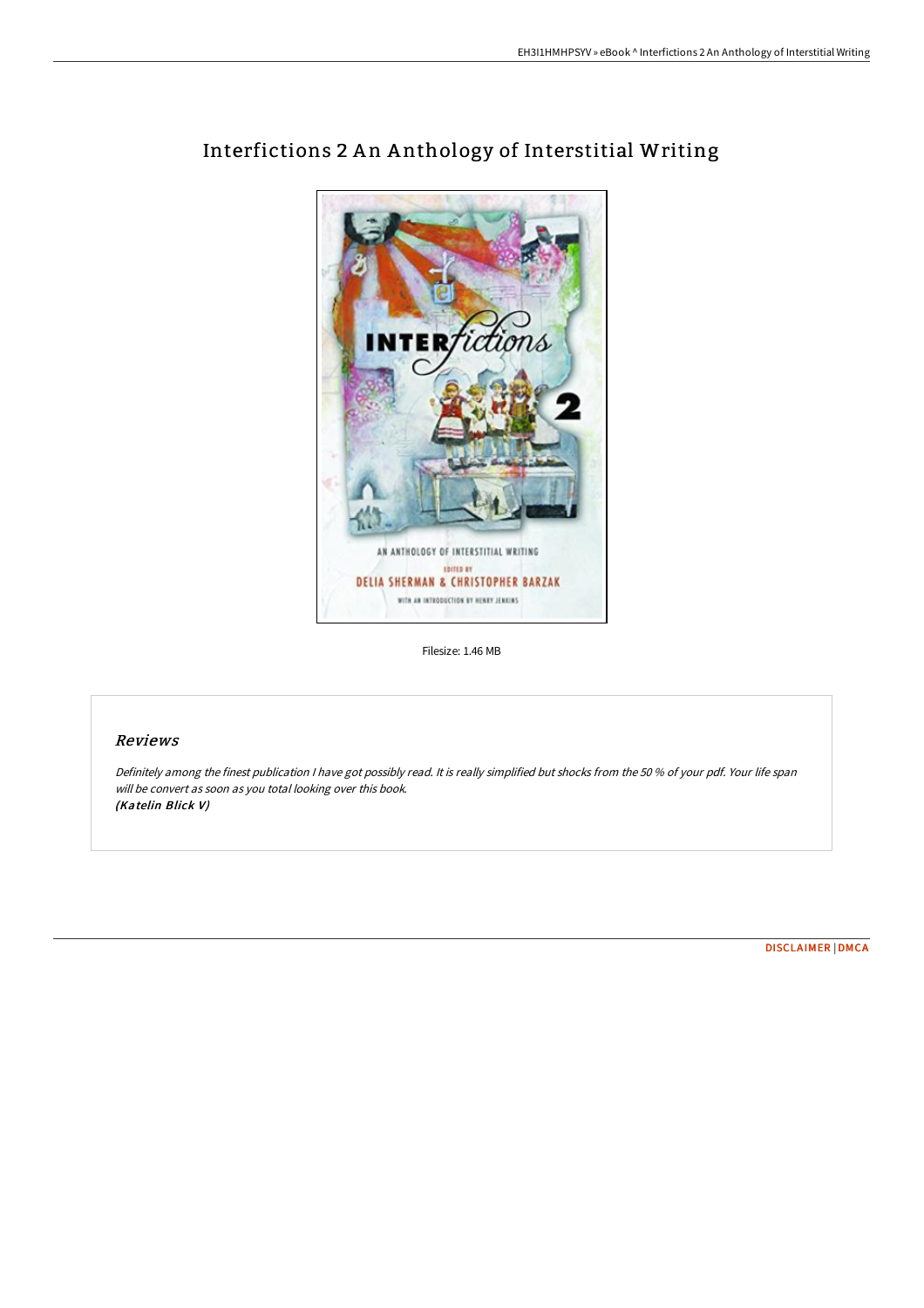### INTERFICTIONS 2 AN ANTHOLOGY OF INTERSTITIAL WRITING



**DOWNLOAD PDF** 

Small Beer Press. Paperback. Condition: New. 296 pages. Dimensions: 8.5in. x 5.4in. x 0.8in.Selected as one of the Best Books of the Year in science fiction and fantasy by Amazon. com. Delving deeper into the genre-spanning territory explored in Interfictions, the Interstitial Arts Foundations first groundbreaking anthology, Interfictions 2 showcases twenty-one original and innovative writers. It includes contributions from authors from six countries, including the United States, Poland, Norway, Australia, France, and Great Britain. Newcomers such as Alaya Dawn Johnson, Theodora Goss, and Alan DeNiro rub shoulders with established visionaries such as Jeffrey Ford (The Drowned Life), Brian Francis Slattery (Liberation), Nin Andrews (The Book of Orgasms), and M. Rickert (Map of Dreams). Also featured are works by Will Ludwigsen, Cecil Castellucci, Ray Vukcevich, Carlos Hernandez, Lavie Tidhar, Elizabeth Ziemska, Peter M. Ball, Camilla Bruce, Amelia Beamer, William Alexander, Shira Lipkin, Lionel Davoust, Stephanie Shaw, and David J. Schwartz. Colleen Mondor, of the well-known blog Chasing Ray, interviews the editors for the afterword. Henry Jenkins, ex-director of MITs Comparative Media Studies program and now a member of USCs Annenberg School for Communication and School of Cinematic Arts, provides a fantastic introduction sure to set readers imaginations alight. Interfictions 2 is here and ready to be read, discussed, taught, blogged, taken apart, and re-interpreted. Delia Sherman was born in Tokyo, Japan, and brought up in New York City. She earned a PhD in Renaissance Studies at Brown University and taught at Boston University and Northeastern University. She is the author of the novels Through a Brazen Mirror, The Porcelain Dove, Changeling, and The Magic Mirror of the Mermaid Queen. A co-founder of the Interstitial Arts Foundation, she lives in New York City. Christopher Barzak is the author of the novels One for Sorrow and The Love We Share Without Knowing. His...

B Read [Interfictions](http://albedo.media/interfictions-2-an-anthology-of-interstitial-wri.html) 2 An Anthology of Interstitial Writing Online E Download PDF [Interfictions](http://albedo.media/interfictions-2-an-anthology-of-interstitial-wri.html) 2 An Anthology of Interstitial Writing